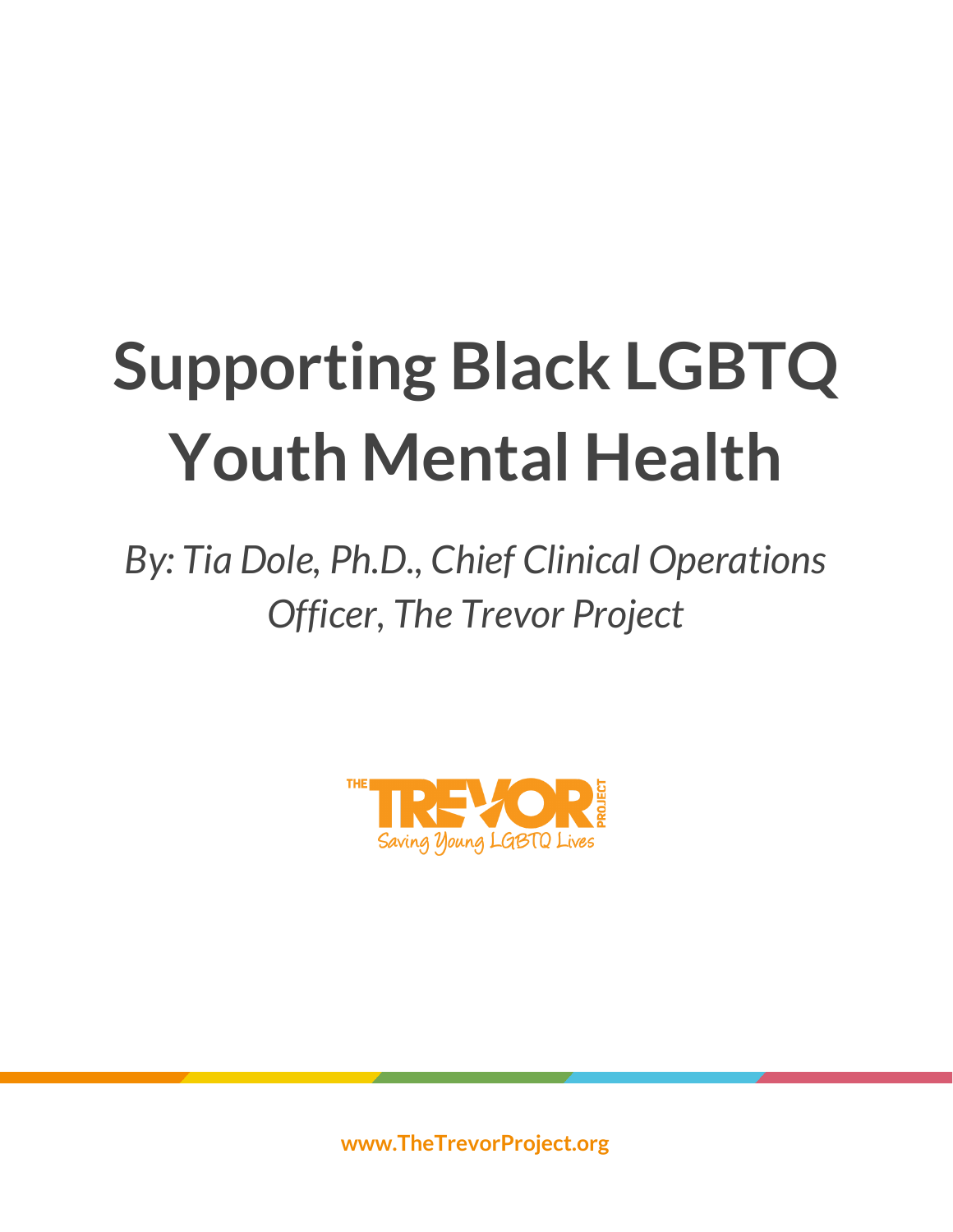Over the last several days, The Trevor Project has been supporting Black LGBTQ youth in crisis expressing a wide range of emotions over the senseless and unjust violence against Black Americans. No matter where you're located, it's possible that these current events are impacting your mental health in ways you might not realize.

Black LGBTQ young people hold multiple marginalized identities. Under the minority stress model, experiences of discrimination, rejection, threats, and violence are compounded, and can lead to negative mental health outcomes. In addition, we know from our [research](https://www.thetrevorproject.org/2020/02/13/research-brief-black-lgbtq-youth-mental-health/) that despite Black LGBTQ youth having similar rates of mental health disparities to all LGBTQ youth, they are significantly less likely to receive professional care.

## Common Feelings

The LGBTQ youth reaching out over the last few days have expressed a variety of feelings as they try to process current events. While The Trevor Project will always be here to support you, we also want to provide you with some ways to understand and cope with the anxiety and stress that has come up consistently across our phone, chat, and text crisis [services](http://thetrevorproject.org/help). It's important to normalize and acknowledge that you may be experiencing some or all of the following feelings.

- **Grief.** You may experience sorrow because of the senseless deaths of so many Black Americans, including numerous Black trans women over many years. This grief isn't simply about recent events. For many, this grief has compounded over time. Working through this feeling is an ongoing process–one that may result in many conflicting desires.
- **Sense of helplessness.** You might feel like there's nothing you can do because you're only one person. This helplessness can be rooted in the sense that you are a single person, with a single voice. We want to emphasize many people are feeling this as well. Being open and candid about it can make you feel vulnerable. This is something we understand very well.
- **Sense of hopelessness.** It's possible that the long history of systemic racism can make you feel as though things will never change. As a person who may hold multiple identities, sometimes it seems like we as a country may not do the work that needs to happen for there to be equality.
- **Disconnecting from white allies.** You may distance yourself from white allies who are supportive of the Black community. This may be because it can seem burdensome to share your experience or put your complex thoughts into words. Or it may be that you are feeling anger towards people who share that identity, in this moment.
- **Rage.** On social media and in the news, people are seeing coverage of Black Americans who were unjustly killed, and it can leave you feeling rage. This rage could be directed towards individuals or to institutions.
- **Desire to escape.** As certain towns experience unrest and protests, it's possible you may feel a desire to leave your area or change your life completely. We hear a lot of people talking about going to another country simply because circumstances here have become unbearable.

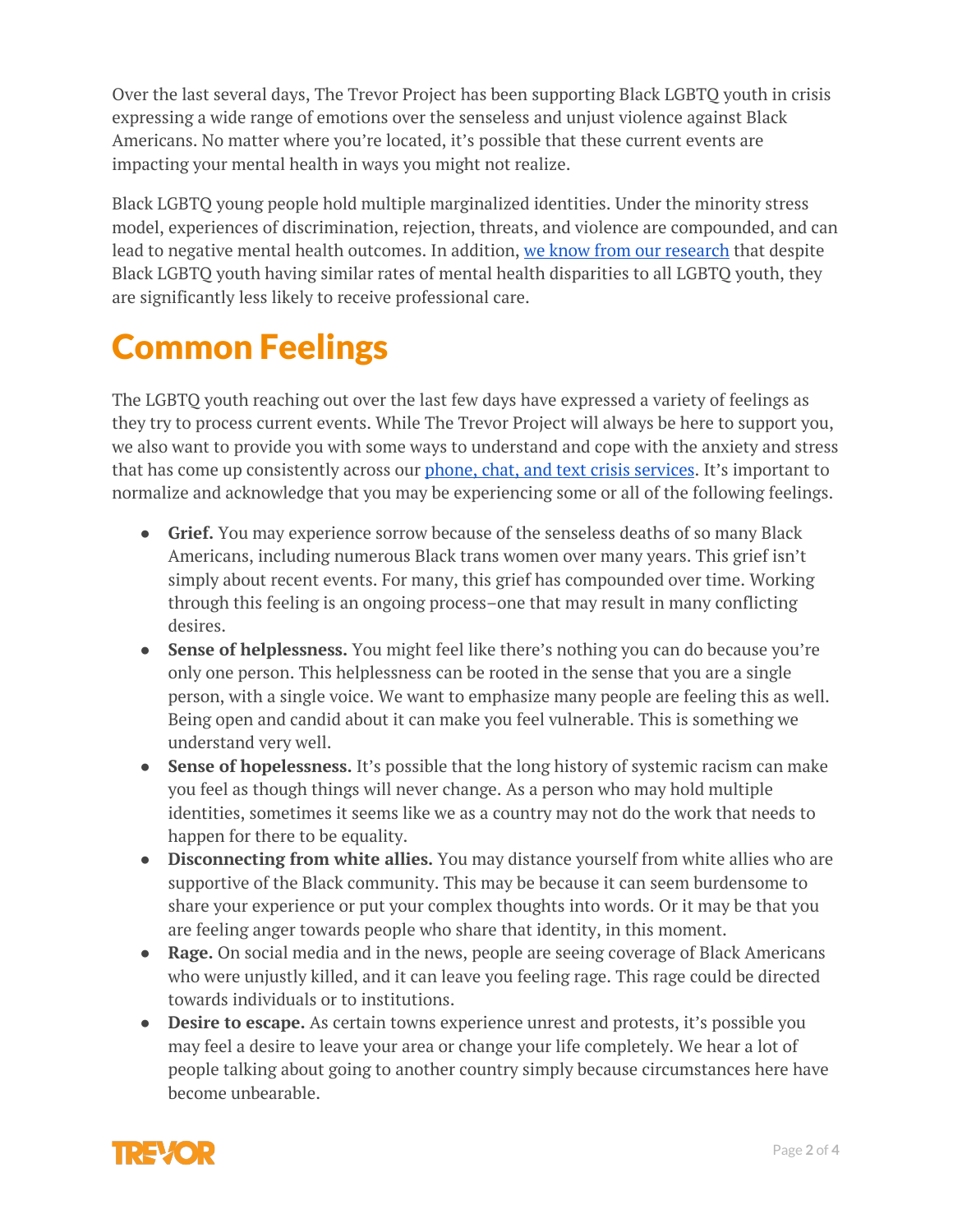- **Fear.** You may be experiencing a great deal of fear. The things that are happening right now are scary. Fear is a normal reaction to these events; in fact, fear is a protective emotion that is your body's warning symptom that something is dangerous. Based on what is happening in the world right now, if you are feeling fear, that means that your body's warning system is working.
- **Numbness.** You may be feeling nothing. For some people, feeling nothing is worse than feeling intense emotions. The events of recent months and years may be too much to process. Numbness can be your body's reactions to being overwhelmed.

I want you to know that all of these experiences are valid. All of them. I also want to emphasize that whatever you are feeling is true to your experience. I ask that you do not judge your own experience (or others!) and try to find some support in your community.

## What Can I Do to Take Care of Myself?

The biggest question on many minds is "what can I do to take care of myself?" Discovering what helps you feel cared for and relaxed can help people cope with everything that's going on, and centers you.

- **Allow yourself to feel your emotions without judgement.** This is probably the most challenging one, because it can be difficult to not be judgemental towards oneself but also because of a lack of space and time to do so. You may have obligations that do not allow you to process all of your emotions, prohibiting them from decreasing on their own.
- **Work to decrease your emotional intensity.** Some people may not have the space or time to allow these intense emotions to run rampant. You can use [some](https://www.thetrevorproject.org/2020/03/26/how-lgbtq-youth-can-cope-with-anxiety-and-stress-during-covid-19/) tools to decrease your [intensity](https://www.thetrevorproject.org/2020/03/26/how-lgbtq-youth-can-cope-with-anxiety-and-stress-during-covid-19/) so you can simply make it through the day. When you have more time, you can process some of the recent events.
- **Pivot to action.** Feeling out of control or feeling a lack of control can lead to negative emotions. If you engage in action you will likely experience a decrease in negative emotions. These actions could involve activism, donating to organizations, lending an ear to others or simply being helpful to someone else.
- **Seek support.** We also want to emphasize that we at The Trevor Project are here for you, 24/7 and for free. Visit [TheTrevorProject.org/Help](http://www.thetrevorproject.org/Help) to connect to a trained crisis counselor.

## Supporting Black & Brown Youth

The Trevor Project serves diverse communities across the country, and takes an intersectional approach to supporting the mental health of LGBTQ youth. We encourage you to use the following tips to support yourself, and to care for the Black LGBTQ young people in your lives.

● **Check-in with Black LGTBQ youth.** Ask the Black LGBTQ youth in your lives what their support system looks like during this time. In some cases, you may want to explore whether they have access to therapy or professional support. You can also tell them